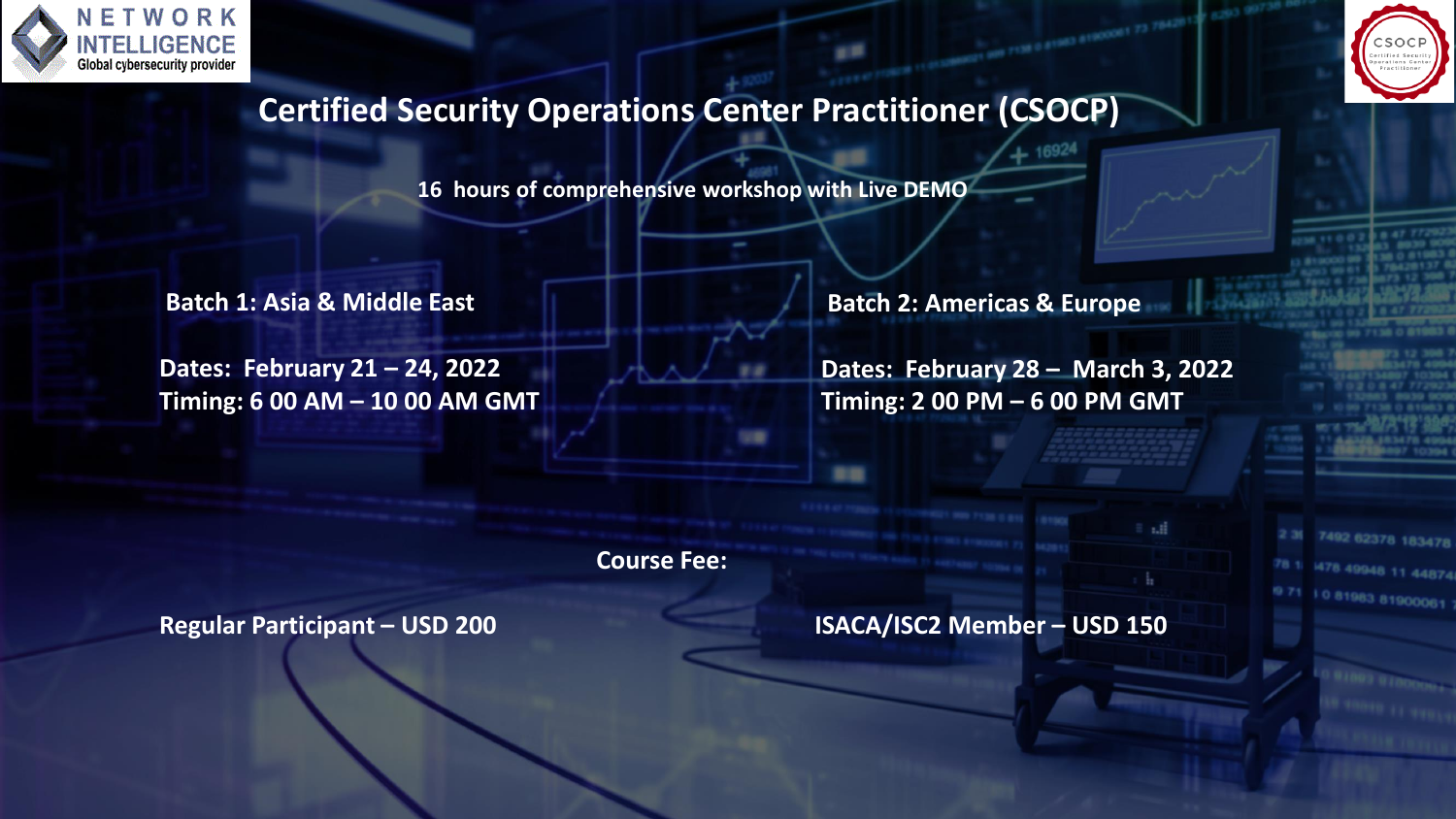

#### **INTRODUCTION:**

The number of successful data breaches continues to increase everyday. Adversaries seem to have the upper hand, as many organizations fail to effectively detect and quickly respond to these breaches. Over 80% of all breach victims learn of a compromise from third-party notifications, not from internal security teams, and are often caught by surprise.

A Security Operations Center or SOC monitors enterprise information systems (web sites, applications, databases, data centers and servers, networks, desktops and other endpoints). The Security Operations Center allows an organization to enforce and test its security policies, processes, procedures and activities through one central platform that monitors and evaluates the effectiveness of the individual elements and the overall security system.

This course will cover the design, deployment and operation of the SOC. Once this course is completed, you will have the skills to perform your SOC responsibilities effectively. Here, instructors will teach you the skills to analyse and detect threats to an organization through demonstrations, labs, and lectures.

The course covers the functional areas: Communications, Network Security Monitoring, Threat Intelligence, Incident Response, Forensics, and Self-Assessment. Security Operations Centers are used to monitor, detect, respond and mitigate threats to the organization.

#### **WHO SHOULD ATTEND?**

1.Cyber Security professionals 2.Blue Team Members 3.SOC Specialists 4.SOC Leaders and Managers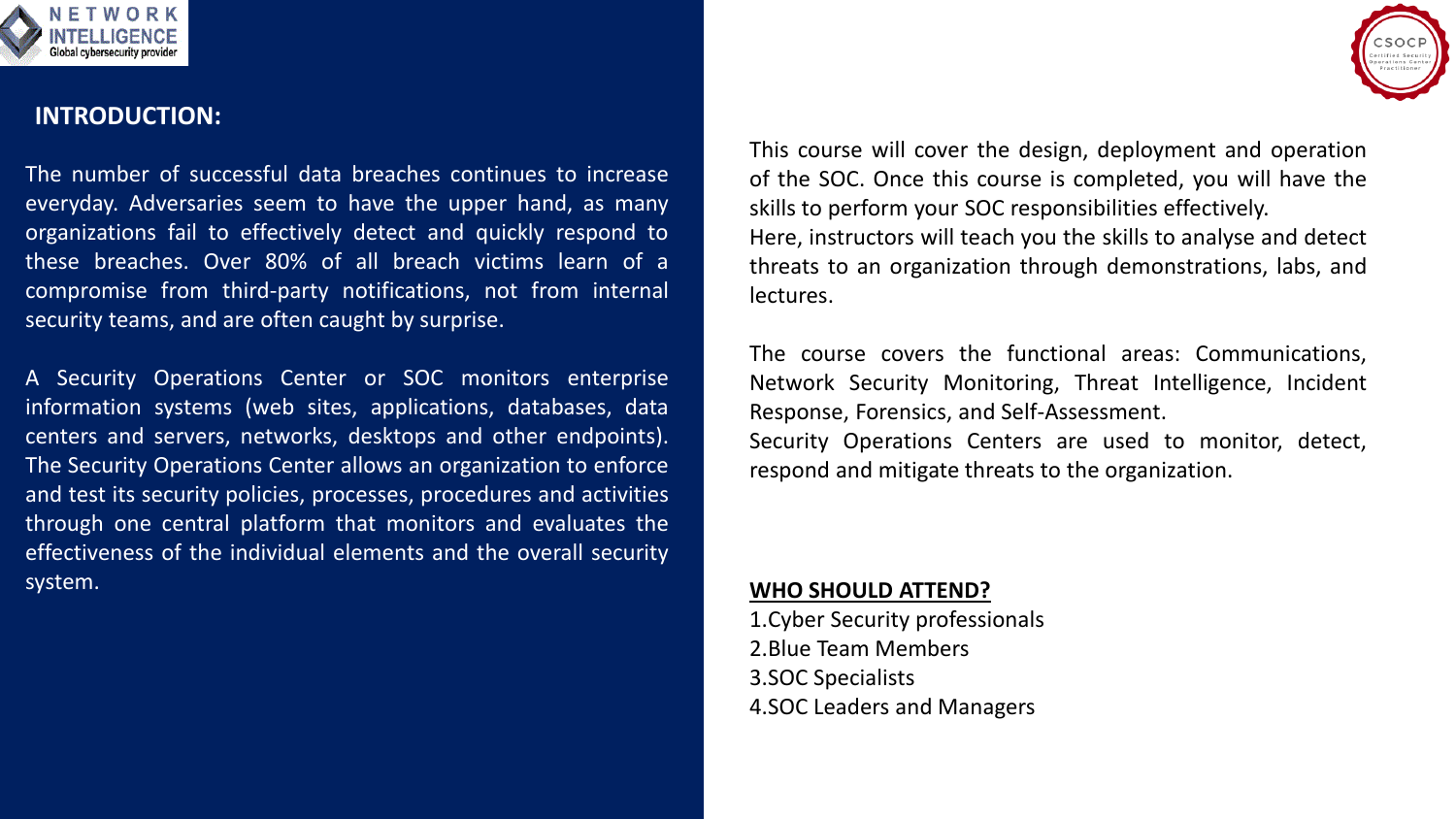

### **Course Contents**



## **Security Operations Center Concepts (Day – 1)**

- What is SOC
- Evolution of SOC
- Why is it required? (Objectives)
- SOC Infrastructure
- Log management
	- <sup>o</sup> Computer Security Log Management
	- <sup>o</sup> Log Management Infrastructure
	- <sup>o</sup> Log Management Planning
	- <sup>o</sup> Log Management Operational Process

### **SIEM (Security Information & Event Management) (Day - 2 & 3)**

- Introduction to SIEM
- SIEM Architecture
- Logs and Events
- Understanding logs, various formats
- Log Baselining
- Aggregation and normalization
- Event Collection and Event Correlation
- Correlation Rules
- IBM QRadar
	- <sup>o</sup> Components
	- <sup>o</sup> Console Overview
	- <sup>o</sup> LIVE Demo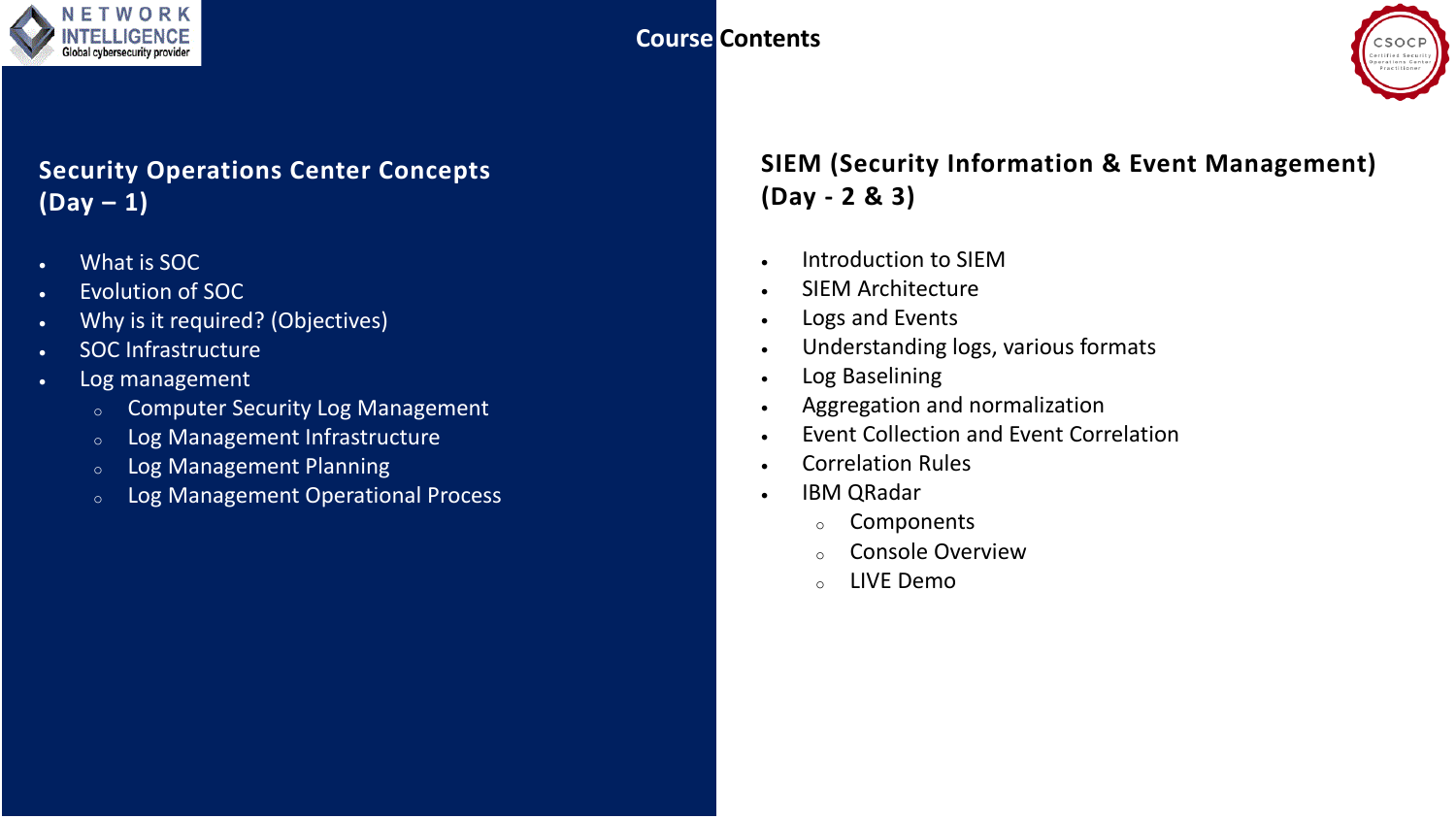

### **Course Contents**



#### **Incident Response (Day - 4)**

- Incident Response Plan
	- Purpose of Incident Response Plan
	- Requirements of Incident Response Plan
	- o Preparation
- Incident Management
	- o Purpose of Incident Management
	- Incident Management Process
	- Incident Management Team
- Incident Response Team
	- o Incident Response Team Members
	- o Incident Response Team Members Roles and Responsibilities
	- o Developing Skills in Incident Response Personnel
	- o Incident Response Team Structure
	- o Incident Response Team Dependencies
	- o Incident Response Team Services
	- o Defining the Relationship between Incident Response, Incident Handling, and Incident Management
	- o Incident Response Best Practices
	- o Incident Response Policy
	- o Incident Response Plan Checklist
- Incident Response and Handling Steps
	- <sup>o</sup> Step 1: Identification
	- <sup>o</sup> Step 2: Incident Recording
	- <sup>o</sup> Step 3: Initial Response
	- $\circ$  Step 4: Communicating the Incident
	- <sup>o</sup> Step 5: Containment
	- <sup>o</sup> Step 6: Formulating a Response Strategy
	- <sup>o</sup> Step 7: Incident Classification
	- <sup>o</sup> Step 8: Incident Investigation
	- <sup>o</sup> Step 9: Data Collection
	- <sup>o</sup> Step 10: Forensic Analysis
	- <sup>o</sup> Step 11: Evidence Protection
	- <sup>o</sup> Step 12: Notify External Agencies
	- <sup>o</sup> Step 13: Eradication
	- <sup>o</sup> Step 14: Systems Recovery
	- <sup>o</sup> Step 15: Incident Documentation
	- <sup>o</sup> Step 16: Incident Damage and Cost Assessment
	- <sup>o</sup> Step 17: Review and Update the Response Policies